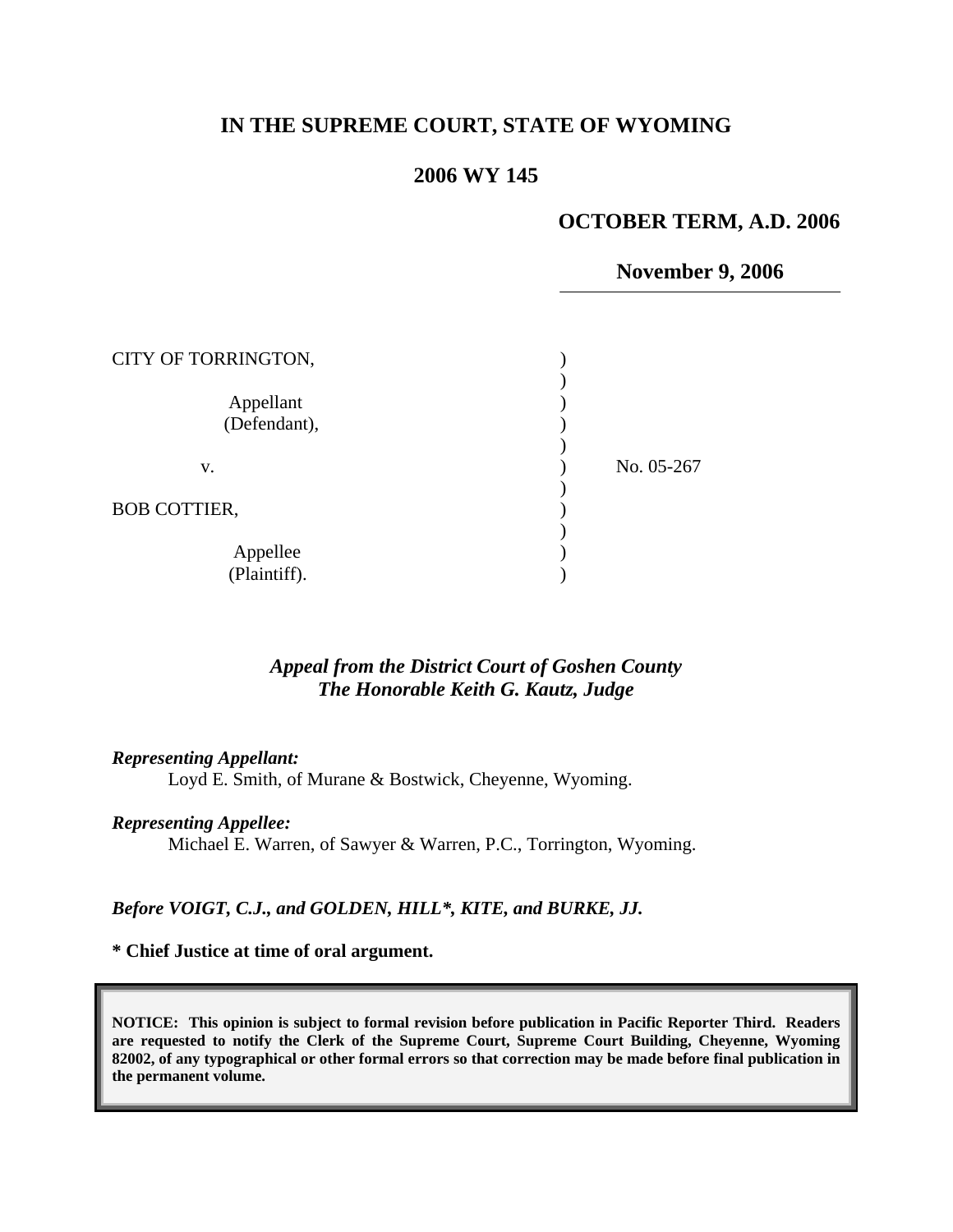### **BURKE, Justice.**

[¶1] Mr. Cottier obtained a judgment against the City of Torrington ("City") after his rental property was damaged by the backup of raw sewage. The City appeals claiming immunity under the Wyoming Governmental Claims Act. We affirm.

### *ISSUE*

[¶2] The City presents one issue for review:

Whether the waiver of governmental immunity for "operation" of public utilities found in W.S. § 1-39-108(a) extends to "maintenance" of public utilities?

Mr. Cottier states the issue as:

 $\overline{a}$ 

Does the waiver of governmental immunity for the operation of a sewer line, as set forth in W.S. § 1-39-108(a), include the type of maintenance of that line which was involved in this case?

## *FACTS*

[¶3] On February 25, 2004, sewage backed up into Mr. Cottier's rental property in Torrington, Wyoming causing damage to his property. Investigation determined that tree roots in the main sewer line caused the back up. Mr. Cottier filed a formal claim with the City in an attempt to recover damages.<sup>[1](#page-1-0)</sup> The City denied the claim. Mr. Cottier then initiated this litigation by filing his complaint on June 29, 2004. He claimed the damage to his property was caused by the City's negligence. The City denied negligence and filed a motion for summary judgment asserting, among other things, that Mr. Cottier's claims were precluded by governmental immunity. The City contended that the waiver of immunity contained in Wyo. Stat. Ann. § 1-39-108(a) applies only to the "operation" of the sewer system and not for negligence in the "maintenance" of that system. The district court denied the motion as it related to the immunity claim reasoning as follows:

> The Court recognizes that some "maintenance" activities for a sewer system may be different from "operation" of that sewer system. For example, replacement of pipelines might be maintenance, but not operation. Perhaps the legislature

<span id="page-1-0"></span><sup>&</sup>lt;sup>1</sup> The City is responsible for the main sewer lines, also known as trunk lines. Homeowners are responsible for the lines running from their residences to the main or trunk line.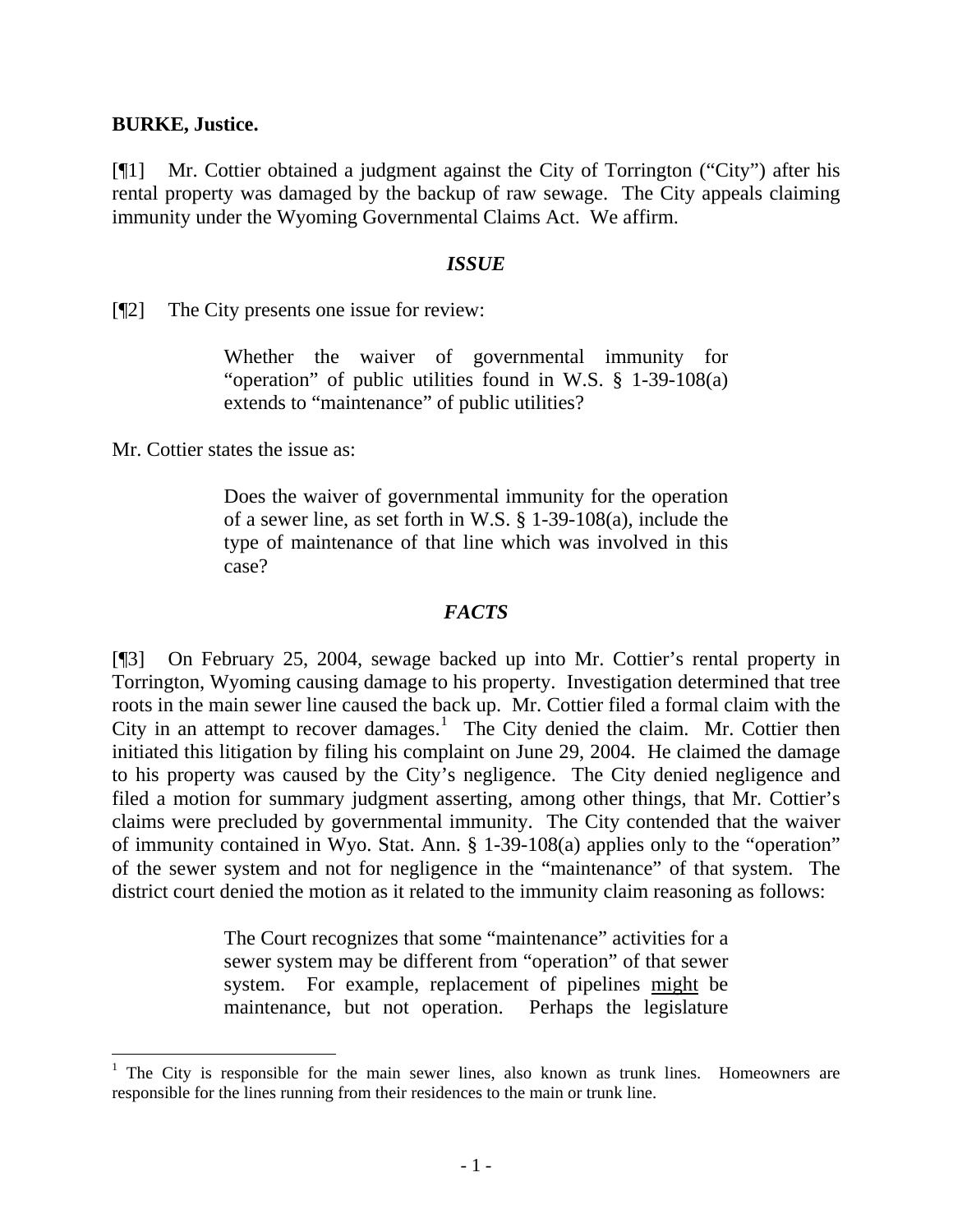intended to preserve governmental immunity for those actions. However, other activities are both part of operating and maintaining the sewer system. Checking for and removing tree roots and other obstacles is such an activity. To "operate" the sewer system the [City] must check for and remove obstacles from the sewer lines.

(Emphasis in original.)

[¶4] A bench trial was held. The district court found that the City had knowledge of obstructions in the main line near the Cottier property in 2002 and 2003. According to the district court:

> 10. After finding an obstruction a block south of where the Cottier home is located, in the summer of 2003, and because of the backup and the sediment that can be caused from a blockage, it would have been reasonable for the [City], pursuant to its own procedure, to check for obstructions a block north as well.

> 11. Tree roots were the cause of the obstruction on July 19, 2002; and those same roots were the cause of the backup on February 25, 2004, one year and seven months later. If those roots had been monitored with periodic jet rodding, the blockage and backup on February 25, 2004, would not have occurred.

The district court determined the City's negligence caused damage to Mr. Cottier's property and entered judgment against the City. This appeal followed.

# *STANDARD OF REVIEW*

[¶5] Resolution of the issue presented in this appeal requires interpretation and application of the Wyoming Governmental Claims Act ("WGCA"), Wyo. Stat. Ann. §§ 1-39-101 *et seq.* (LexisNexis 2003). Statutory interpretation is a question of law, which we review *de novo*. *Qwest Corp. v. State*[, 2006 WY 35, ¶ 8, 130 P.3d 507, 511 \(Wyo.](http://www.lexis.com/research/xlink?app=00075&view=full&searchtype=get&search=2006+WY+35%2C+P8)  [2006\)](http://www.lexis.com/research/xlink?app=00075&view=full&searchtype=get&search=2006+WY+35%2C+P8).

> In interpreting statutes, we primarily determine the legislature's intent. If the language is sufficiently clear, we do not resort to rules of construction. We apply our general rule that we look to the ordinary and obvious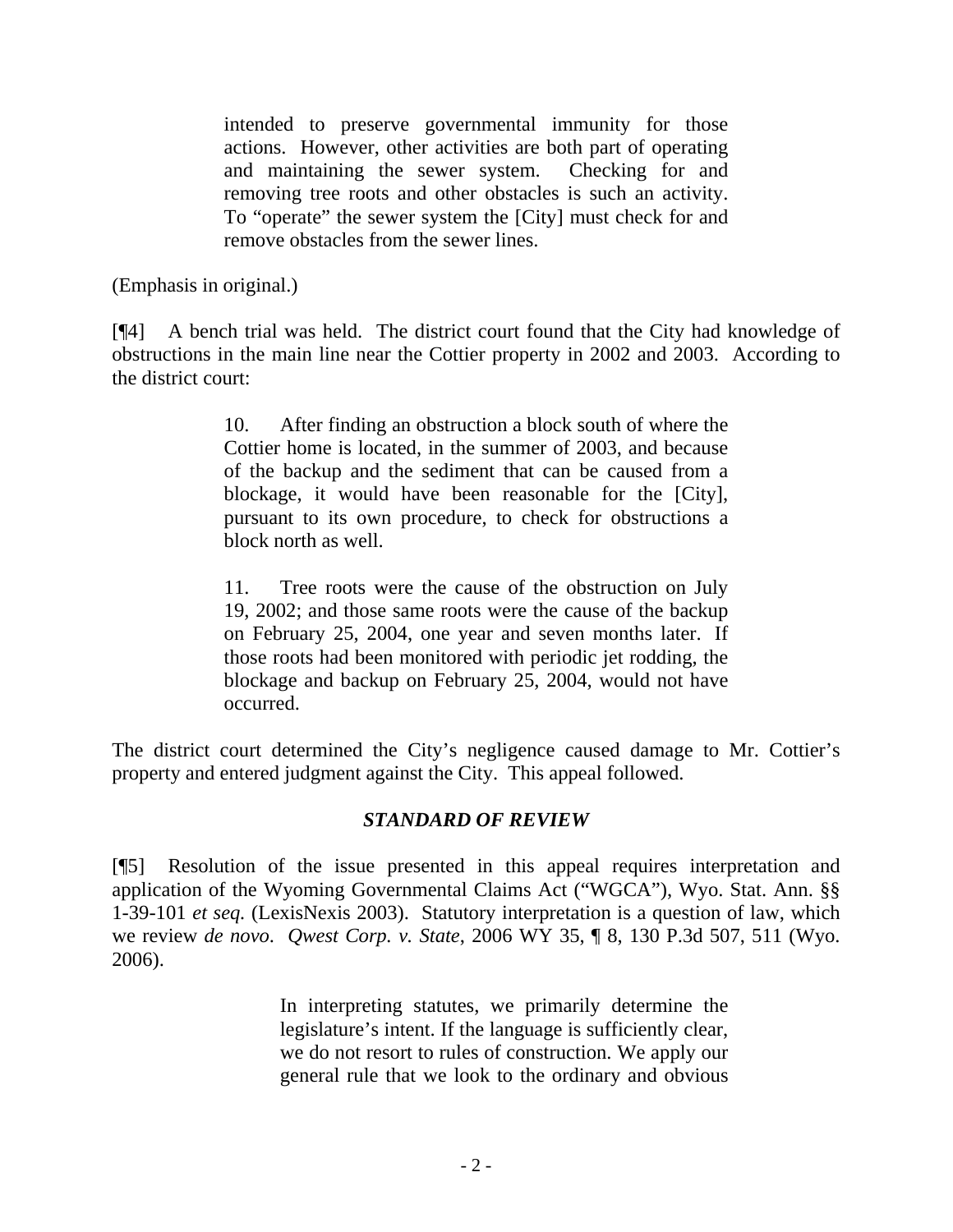meaning of a statute when the language is unambiguous.

We construe together all parts of the statutes *in pari materia*, and, in ascertaining the meaning of a given law, we consider and construe in harmony all statutes relating to the same subject or having the same general purpose.

> When the language is not clear or is ambiguous, the court must look to the mischief the statute was intended to cure, the historical setting surrounding its enactment, the public policy of the state, the conclusions of law, and other prior and contemporaneous facts and circumstances, making use of the accepted rules of construction to ascertain a legislative intent that is reasonable and consistent.

*[Fosler v. Collins \(In re Estate of Fosler\)](http://www.lexis.com/research/xlink?app=00075&view=full&searchtype=get&search=13+P.3d+688)*, 13 P.3d 686, 688 (Wyo. 2000) (internal citations and quotation marks omitted).

# *DISCUSSION*

[¶6] The City contends that Mr. Cottier's claim for damages is precluded by governmental immunity. The City does not challenge the district court's finding that it was negligent. Rather, the City's sole claim is that it is immune from liability under the facts of this case.

[¶7] The WGCA is a close-ended tort claims act. *Gibson v. State*, 811 P.2d 726, 728 (Wyo. 1991). Unless a claim falls within one of the statutory exceptions to governmental immunity, it will be barred. *Id*. Wyo. Stat. Ann. § 1-39-108 (LexisNexis 2003) provides:

> (a) A governmental entity is liable for damages resulting from bodily injury, wrongful death or property damage caused by the negligence of public employees while acting within the scope of their duties in the **operation of public utilities and services** including gas, electricity, water, **solid or liquid waste collection or disposal**, heating and ground transportation.

> (b) The liability imposed pursuant to subsection (a) of this section does not include liability for damages resulting from bodily injury, wrongful death or property damage caused by a failure to provide an adequate supply of gas,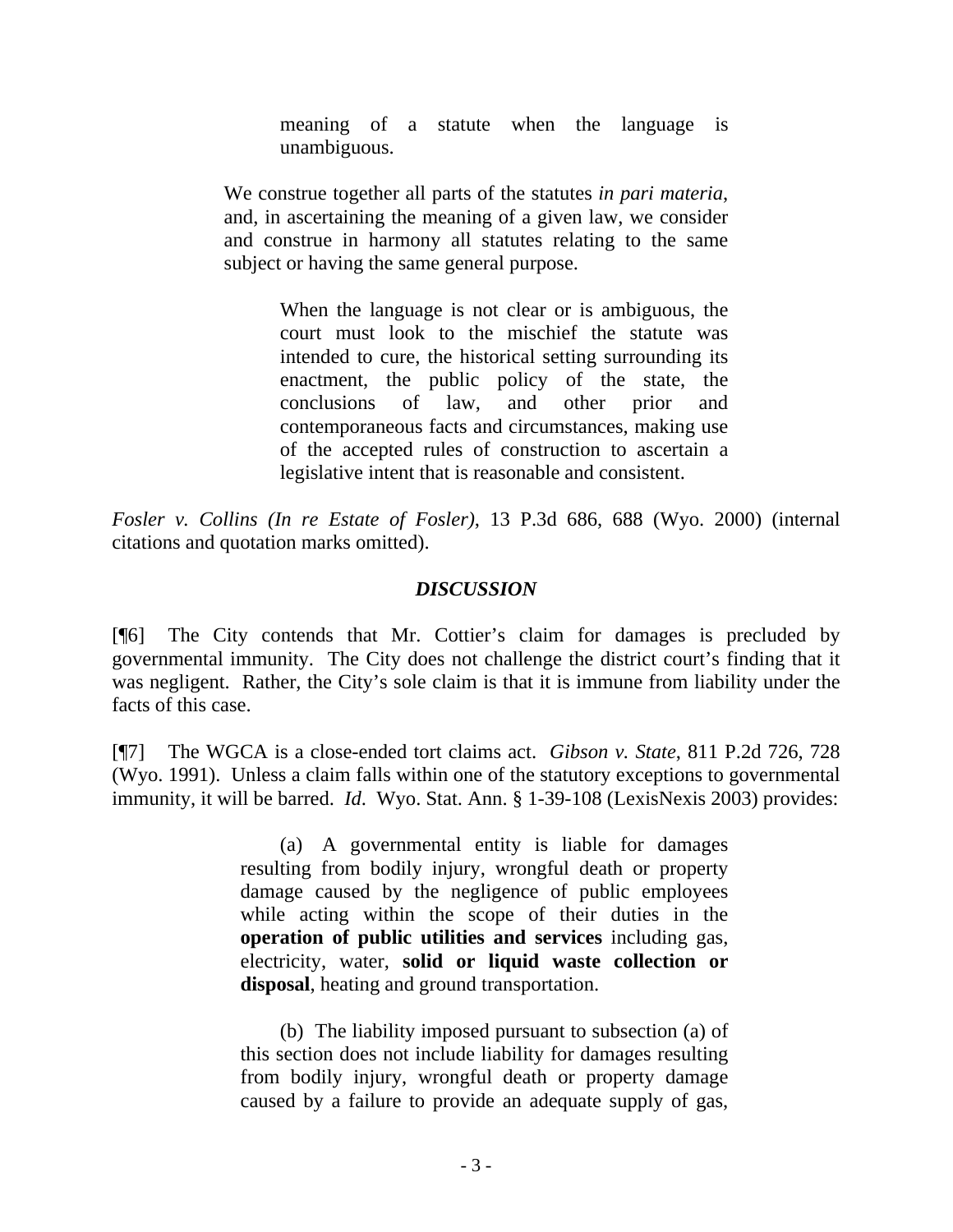water, electricity or services as described in subsection (a) of this section.

(Emphasis added.) The City asserts that its negligence in this case relates to its failure to maintain the sewer system. It argues that immunity under Wyo. Stat. Ann. § 1-39-108 is waived only for negligence in the "operation" of a public utility and not for "maintenance." The City contends that if the legislature intended wavier of immunity for maintenance of the sewer system, it would have included the specific term "maintenance" in the statute.

[¶8] Although the City characterizes the issue as one of "maintenance" versus "operation" to determine immunity, we think the proper question is what did the legislature mean by the phrase "operation of a public utility?"<sup>[2](#page-4-0)</sup> "Operation" is not further defined by the statute. When a term is not defined, we will furnish an ordinary and obvious meaning. *Keser v. State*, 706 P.2d 263, 266 (Wyo. 1985) ("the plain, ordinary, and usual meaning of words used in a statute controls in the absence of clear statutory provisions to the contrary"). The American Heritage College Dictionary 975  $(4<sup>th</sup>$  ed. 2004), defines "operation" as the "state of being operative or functional." *See also* Webster's Ninth New Collegiate Dictionary 827 (1991). Black's Law Dictionary 1092  $(6<sup>th</sup>$  ed. 1990), defines "operation" as "the process of operating or mode of action."

[¶9] This plain and ordinary meaning of "operation" is consistent with the meaning attributed to the term in the industry. City employees testified that maintenance is included in the operation of the sewer system:

> [PLAINTIFF'S COUNSEL] Is one of your main jobs inspecting, cleaning, maintaining sewer line obstructions or sewer lines?

[EMPLOYEE 1] Sewer lines, yes, correct.

[PLAINTIFF'S COUNSEL] Are all these jobs part of the general, overall operation of the sewer system?

[EMPLOYEE 1] Correct.

\*\*\*

<span id="page-4-0"></span><sup>&</sup>lt;sup>2</sup> We have previously determined that enacting an ordinance is not conduct that falls within the waiver of immunity granted by Wyo. Stat. Ann. § 1-39-108(a) for "operation of a public utility." *See Sawyer v. City of Sheridan*, 793 P.2d 476, 478 (Wyo. 1990).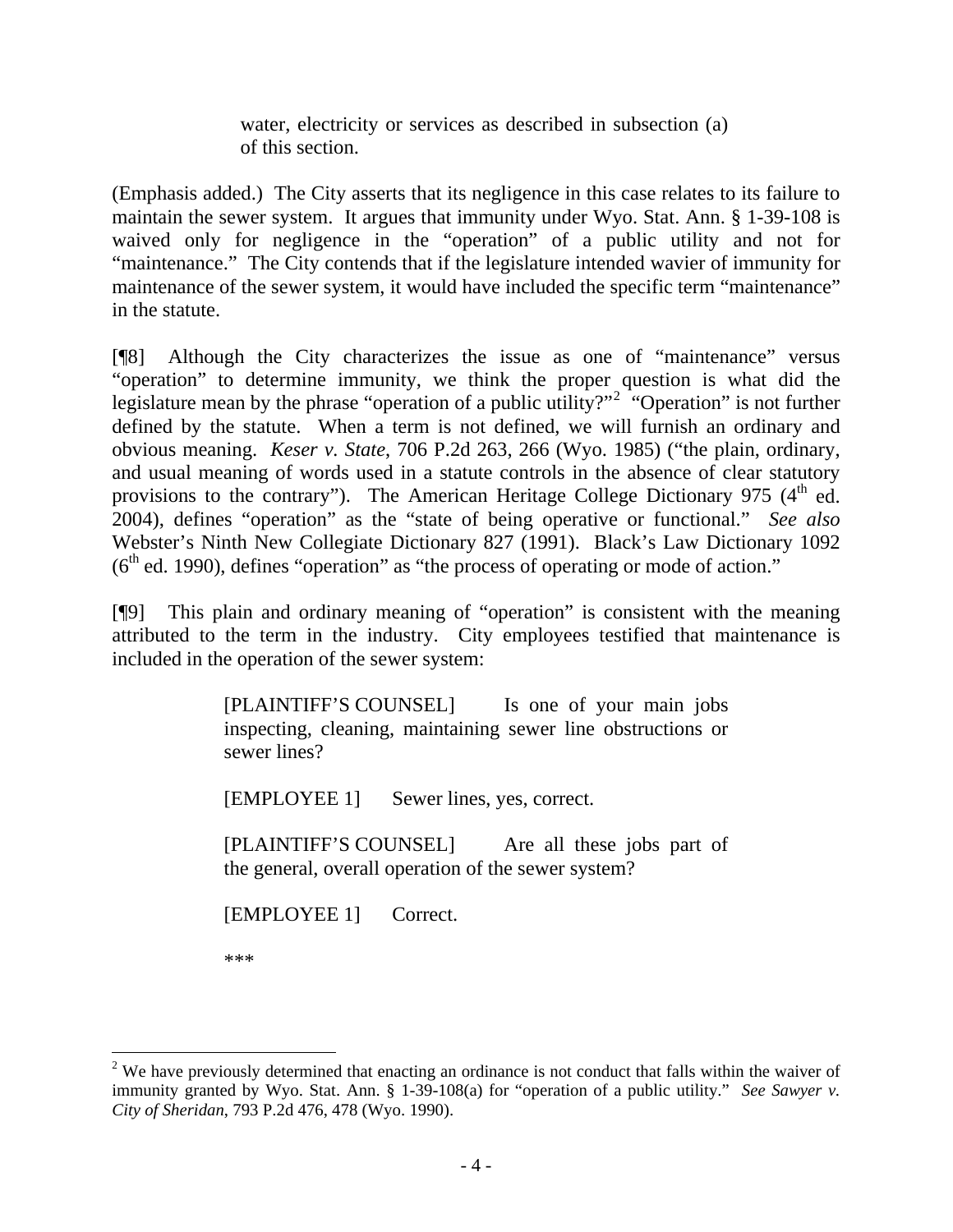[PLAINTIFF'S COUNSEL] And does your job include supervising operation of the town's sewer system?

[EMPLOYEE 2] Yes, it does.

[PLAINTIFF'S COUNSEL] And does the operation of that system include inspection, maintenance, keeping it free from obstructions?

[EMPLOYEE 2] That's part of it.

[¶10] We also have recognized that operation of a public utility entails keeping the sewer system free from blockage. For example, in *South Cheyenne Water and Sewer District v. Stundon*, 483 P.2d 240, 241 (Wyo. 1971), we acknowledged appellant's concession that, in Wyoming, a municipality is liable for negligence in the operation of its sewer system. We then restated our holding from *Lore v. Town of Douglas*, 355 P.2d 367, 370 (Wyo. 1960) that a "municipality is liable . . . for failure to exercise ordinary and reasonable care to keep its sewers in repair and free from obstruction." *South Cheyenne Water and Sewer District*, 483 P.2d at 241. Although these cases were decided prior to the enactment of the WGCA, nothing in the WGCA changes the understanding that operation of a public utility requires the sewer lines to be kept free from obstruction. *See [In re Estate of Fosler](http://www.lexis.com/research/xlink?app=00075&view=full&searchtype=get&search=13+P.3d+688)*, 13 P.3d at 689 ("All statutes are presumed to be enacted by the legislature with full knowledge of the existing state of law with reference thereto and statutes are therefore to be construed in harmony with the existing law, and as a part of an overall and uniform system of jurisprudence, and their meaning and effect is to be determined in connection, not only with the common law and the constitution, but also with reference to the decisions of the courts.").

[¶11] The City attributes significance to the legislature's use of the term "operation" as opposed to "operation and maintenance" in Wyo. Stat. Ann. § 1-39-108. The City claims that the legislature's intentional selection of the sole term "operation" must be given effect. In support of its position, the City points us to the legislature's use of both terms in another governmental claims statute, Wyo. Stat. Ann. § 1-39-106 (liability in operation or maintenance of buildings, recreation areas and public parks), $3$  and to provisions of

 $\overline{a}$ 

§ 1-39-106 Liability; buildings, recreation areas and public parks.

<span id="page-5-0"></span> $3$  Wyo. Stat. Ann. § 1-39-106 (LexisNexis 2003) provides:

A governmental entity is liable for damages resulting from bodily injury, wrongful death or property damage caused by the negligence of public employees while acting within the scope of their duties in the operation or maintenance of any building, recreation area or public park.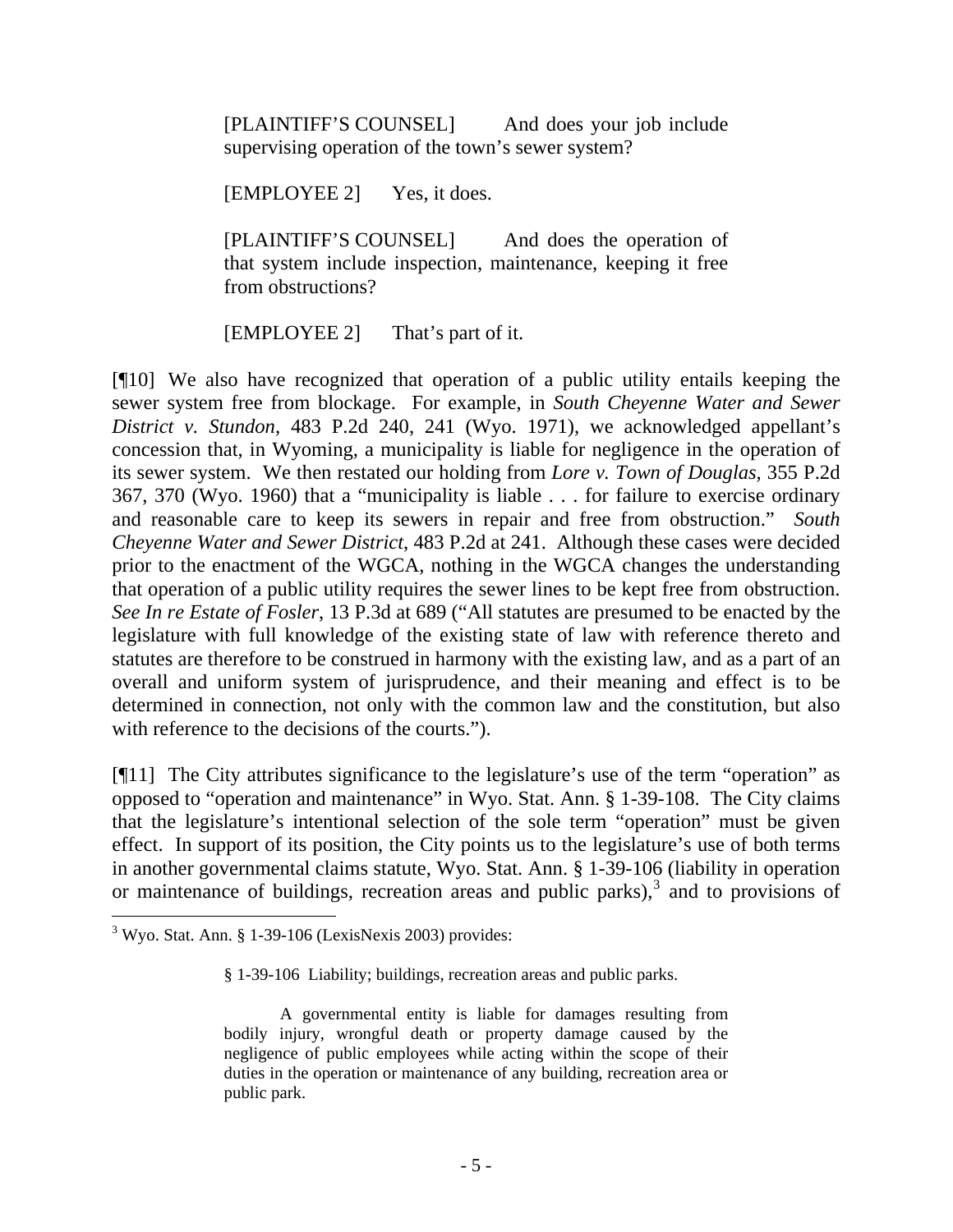Chapter 7 (Public Improvements), Title 15 (Cities and Towns) of the Wyoming Statutes.<sup>[4](#page-6-0)</sup> The City also relies on our decision in *Harbel v. Wintermute*, 883 P.2d 359 (Wyo. 1994) for its contention that "operation" excludes "maintenance."

[¶12] We recognize that "[t]he omission of words from a statute is considered to be an intentional act by the Legislature, and [we] will not supply words in the process of interpretation." *Fullmer v. Wyoming Employment Sec. Comm'n,* [858 P.2d 1122, 1124](http://www.lexis.com/research/xlink?app=00075&view=full&searchtype=get&search=858+P.2d+1124)  [\(Wyo. 1993\)](http://www.lexis.com/research/xlink?app=00075&view=full&searchtype=get&search=858+P.2d+1124). However, by applying the plain and ordinary meaning of the term

(ii) Supervise and inspect all parts of the plants and see that they are maintained in good condition for use and that all employees attend to their respective duties;

(iii) Keep in good repair all machinery and other property;

Wyo. Stat. Ann. § 15-7-502(a) (LexisNexis 2003) provides, in pertinent part, that any city or town may:

(iii) Enter into contracts and agreements with other local public bodies covering the joint construction, operation and maintenance of a sewerage system;

(iv) Accept contributions and other aid from commercial, industrial and other establishments to aid in the prevention or abatement of water pollution, and in furtherance of that purpose enter into contracts and agreements with commercial, industrial and other establishments covering the:

. . .

 $\overline{a}$ 

(B) Use and operation by any city or town of sewerage collection, treatment and disposal facilities owned by any commercial, industrial and other establishment;

Wyo. Stat. Ann. § 15-7-701(a)(LexisNexis 2003) provides, in pertinent part:

The governing body of any city or town may grant the right to construct, maintain and operate a system of waterworks within the corporate limits of the city or town to any corporation organized under the laws of Wyoming for that purpose. . . .

<span id="page-6-0"></span> $4$  Wyo. Stat. Ann. § 15-7-405(d) (LexisNexis 2003) provides, in pertinent part, that the superintendent of a board of public utilities shall:

<sup>(</sup>i) Manage and control the water plant and its distribution system, the sanitary sewer system including sewage disposal plant or plants and the electric utility distribution system;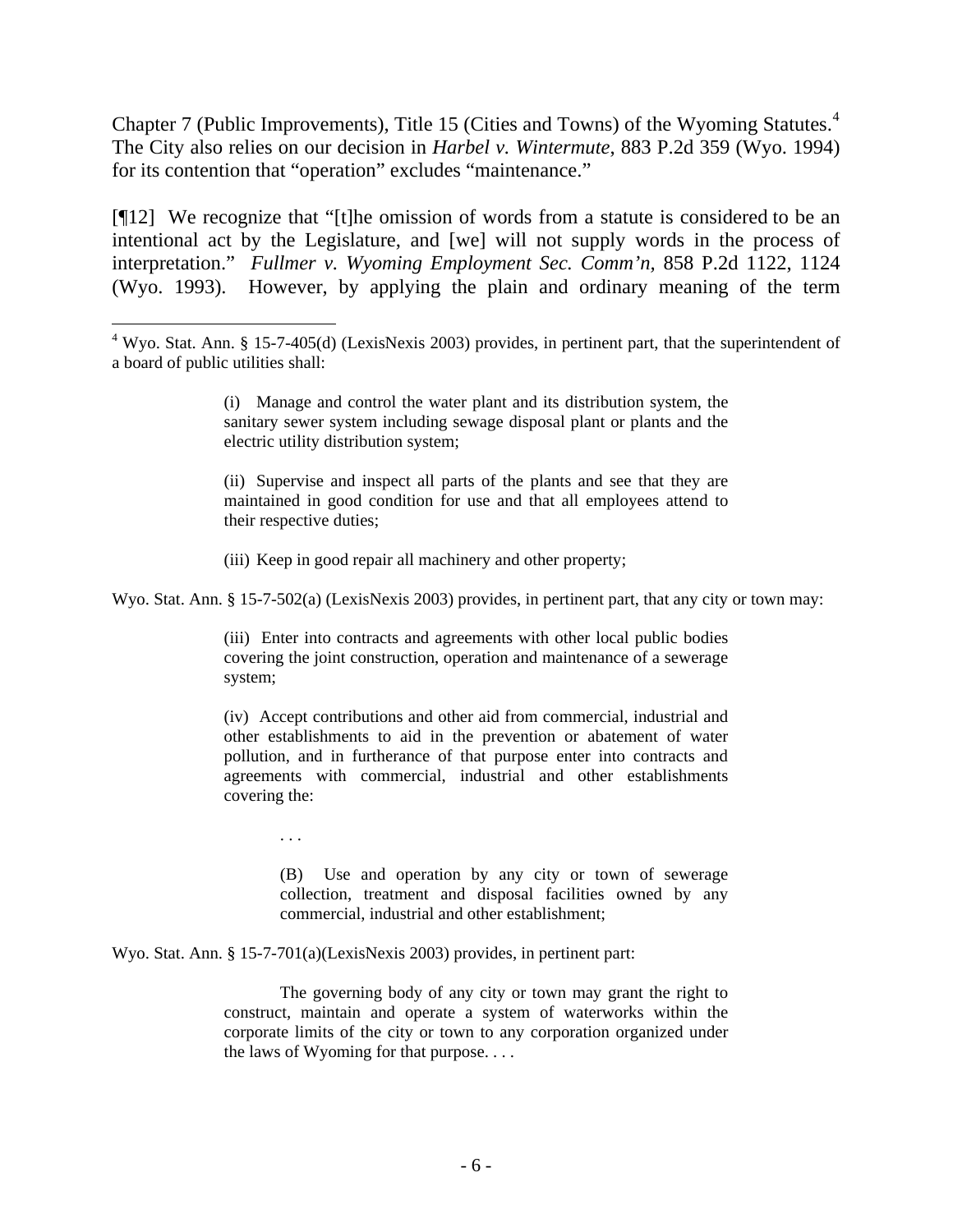"operation," we are not inserting words into the statute. "Operation of a public utility" is a broad concept which includes acts required to keep the utility functional. *See, e.g., [City](http://www.lexis.com/research/xlink?app=00075&view=full&searchtype=get&search=48+P.3d+565)  of Colorado Springs v. Powell*[, 48 P.3d 561, 565 \(Colo. 2002\)](http://www.lexis.com/research/xlink?app=00075&view=full&searchtype=get&search=48+P.3d+565) (sanitation facility statute uses both "operation" and "maintenance" yet the interpretation of "operation" includes concept of "maintenance"). *See also Holiday Management Co. v. City of Santa Fe*, 610 P.2d 1197 (N.M. 1980) (finding waiver of immunity for failure to keep sewer line free from obstruction even though statutory language used the term "operation" rather than "operation and maintenance").<sup>[5](#page-7-0)</sup> A sewer system simply cannot operate if it is permitted

§ 41-4-8. Liability; public utilities

 $\overline{a}$ 

 A. The immunity granted pursuant to Subsection A of Section 4 [41-4- 4 NMSA 1978] of the Tort Claims Act [41-4-1 NMSA 1978] does not apply to liability for damages resulting from bodily injury, wrongful death or property damage caused by the negligence of public employees while acting within the scope of their duties in the **operation of the following public utilities** and services: gas; electricity; water; solid or liquid waste collection or disposal; heating; and ground transportation.

 B. The liability imposed pursuant to Subsection A of this section shall not include liability for damages resulting from bodily injury, wrongful death or property damage:

> (1) caused by a failure to provide an adequate supply of gas, water, electricity or services as described in Subsection A of this section; or

> (2) arising out of the discharge, dispersal, release or escape of smoke, vapors, soot, fumes, acids, alkalis, toxic chemicals, liquids or gases, waste materials or other irritants, contaminants or pollutants into or upon land, the atmosphere or any watercourse or body of water.

[N.M. Stat. Ann. § 41-4-8](http://www.lexis.com/research/xlink?app=00075&view=full&searchtype=get&search=N.M.+Stat.+Ann.+%A7+41-4-8) (emphasis added).

We further note that New Mexico has a governmental claims statute relating to public parks and buildings, similar to Wyo. Stat. Ann. § 1-39-106, which uses both "operation" and "maintenance." *See* [N.M. Stat. Ann. § 41-4-6.](http://www.lexis.com/research/xlink?app=00075&view=full&searchtype=get&search=N.M.+Stat.+Ann.+%A7+41-4-6) Despite this fact, the New Mexico Supreme Court determined the public utility statute waives immunity for a municipality's negligence in maintaining its sewer system. *Holiday Management Co.*, 610 P.2d at 1197.

<span id="page-7-0"></span><sup>5</sup> New Mexico's close-ended governmental claims statute for liability of public utilities is similar to our statute. *See* Lawrence J. Wolfe, Comment, *Wyoming's Governmental Claims Act: Sovereign Immunity With Exceptions – A Statutory Analysis,* XV Land & Water L. Rev. 619, 623 (1980) (noting that Wyoming's Governmental Claims Act is similar to the New Mexico Tort Claims Act and that we should turn to it for guidance in interpreting our governmental claims act). It provides: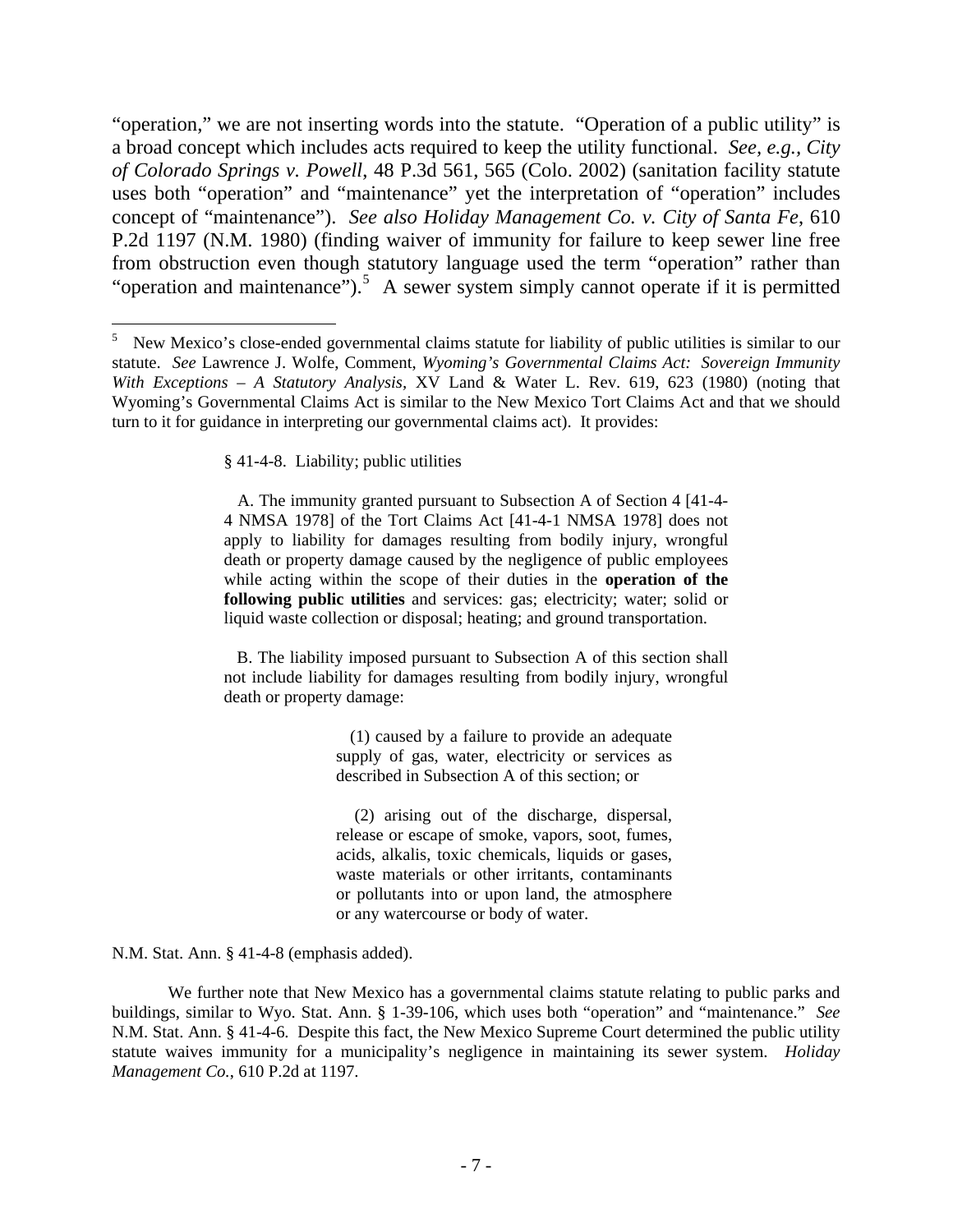to become obstructed or clogged. Keeping sewage lines free from obstruction is essential to proper operation of a sewage line. *See, e.g., Ely v. Kirk*, 707 P.2d 706, 710 (Wyo. 1985) ("a reasonable person would take action to make the system effective from the standpoint of accomplishing its purpose, i.e., delivering sewage to the disposal plant and not to the basements of residences").

[¶13] The City's reliance on our decision in *Harbel* is misplaced. In *Harbel,* we were asked to determine what constitutes the "operation of any motor vehicle" pursuant to Wyo. Stat. § 1-39-105, which provides:

> A governmental entity is liable for damages resulting from bodily injury, wrongful death or property damage caused by the negligence of public employees while acting within the scope of their duties in the operation of any motor vehicle, aircraft or watercraft.

Mr. Harbel was injured while operating a front-end loader. *Harbel,* 883 P.2d at 361-362. He filed an action against his supervisor and the mechanic, asserting that negligence in supervisory and maintenance obligations are included within the meaning of the terms "operation of a motor vehicle." *Id.* at 362. We disagreed, finding operation of a vehicle distinct from maintenance of a motor vehicle. *Id.* at 365. We concluded that "operation" of the loader could not be imputed to a supervisor or others not in actual physical control of the motor vehicle and held that governmental liability had not been waived under the facts presented. *Id.* at 365, 367. However, the distinction we recognized between "operation" and "maintenance" in the context of motor vehicles and our interpretation of Wyo. Stat. § 1-39-105 is difficult to make in the context of public utilities.

[¶14] Wyo. Stat. Ann. § 1-39-108 waives immunity for the negligence of public employees in the operation of public utilities and services including, solid or liquid waste collection or disposal. In other words, the statute waives immunity for negligence in keeping the public utility operable or functional. If an obstruction in the line occurs and is not removed, the sewer lines are no longer functional or operable.

[¶15] The WGCA was intended to "afford a remedy to persons injured by negligent public employees, while avoiding the repeated litigation of the question of governmental immunity." *Hamlin v. Transcon* Lines, 701 P.2d 1139, 1144 (Wyo. 1985). Prior to the enactment of WGCA, public utilities were liable for acts and omissions similar to those at issue in this case. By enacting Wyo. Stat. Ann. § 1-39-108, the legislature clearly intended for a public utility to be liable in circumstances relating to the operation of a public utility. If keeping the sewer system free from obstruction is not a component of "operation," we are hard pressed to envision any conduct relating to the operation of a sewer system that would result in liability to the governmental entity. Adoption of the reasoning urged by the City would render the intended waiver of immunity under Wyo.